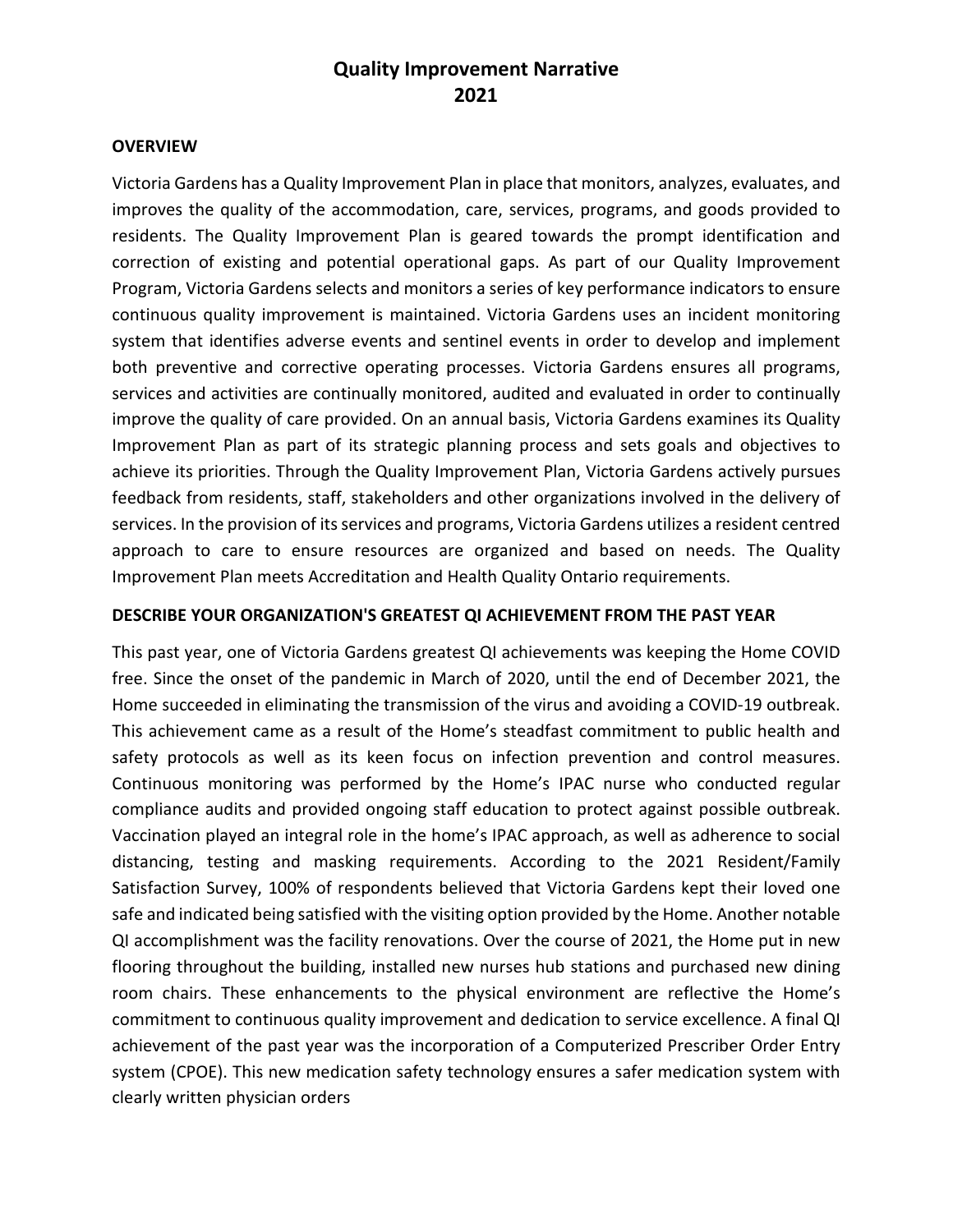# **Quality Improvement Narrative 2021**

## **LTC COLLABORATION AND INTEGRATION**

Throughout 2021, Victoria Gardens continued to work closely with its community partners and key stakeholders to deliver the most appropriate, high-quality services to its residents. Victoria Gardens works directly with Ontario Health, the HCCSS, area hospitals, the Department of Public Health, and other community health providers with the goal of providing an interdisciplinary continuum of long-term care.

## **PATIENT/CLIENT/RESIDENT PARTNERING AND RELATIONS**

Victoria Gardens believes that residents and families are essential allies to ensuring quality and safety of care. As such, the Home is guided by a variety of policies and procedures that encourage resident & family presence in all aspects of care and quality improvement. Care planning initiatives are structured according to the Home's client-centered approach, wherein residents have the right to participate fully in the development, implementation, review and revision of their plan of care.

Victoria Gardens provides a variety of opportunities for leaders to engage in dialogue with residents and families to solicit input for the purpose of quality improvement. Resident and Family Councils provide a platform for members to express their perspectives and knowledge on areas for improvements. Council meetings allow for residents and families to participate directly in the quality improvement and decision-making processes by providing feedback on programming and services.

The Home also utilizes several assessment tools to collect data from residents and families that is used to improve service delivery and quality of care. The Resident satisfaction survey provides insight into the resident/family's overall experience at Victoria Gardens, while tools such as the Continence Care Product Evaluation provides information on specific care products. The Home's formal complaint process is another mechanism through which Victoria Gardens partners with residents and families. The complaint process is an established avenue for collecting feedback that is crucial to improving responsiveness and meeting the changing needs and expectations of residents and their families

#### **WORKPLACE VIOLENCE PREVENTION**

Victoria Gardens utilizes a Safety First Focus to maintain a safe and secure work environment for all staff. Leadership recognizes the importance of providing a workplace that is supportive of the productivity, personal goals, dignity, and self-esteem of every employee. As such, the Home adheres to a formalized workplace violence and harassment prevention policy. The policy